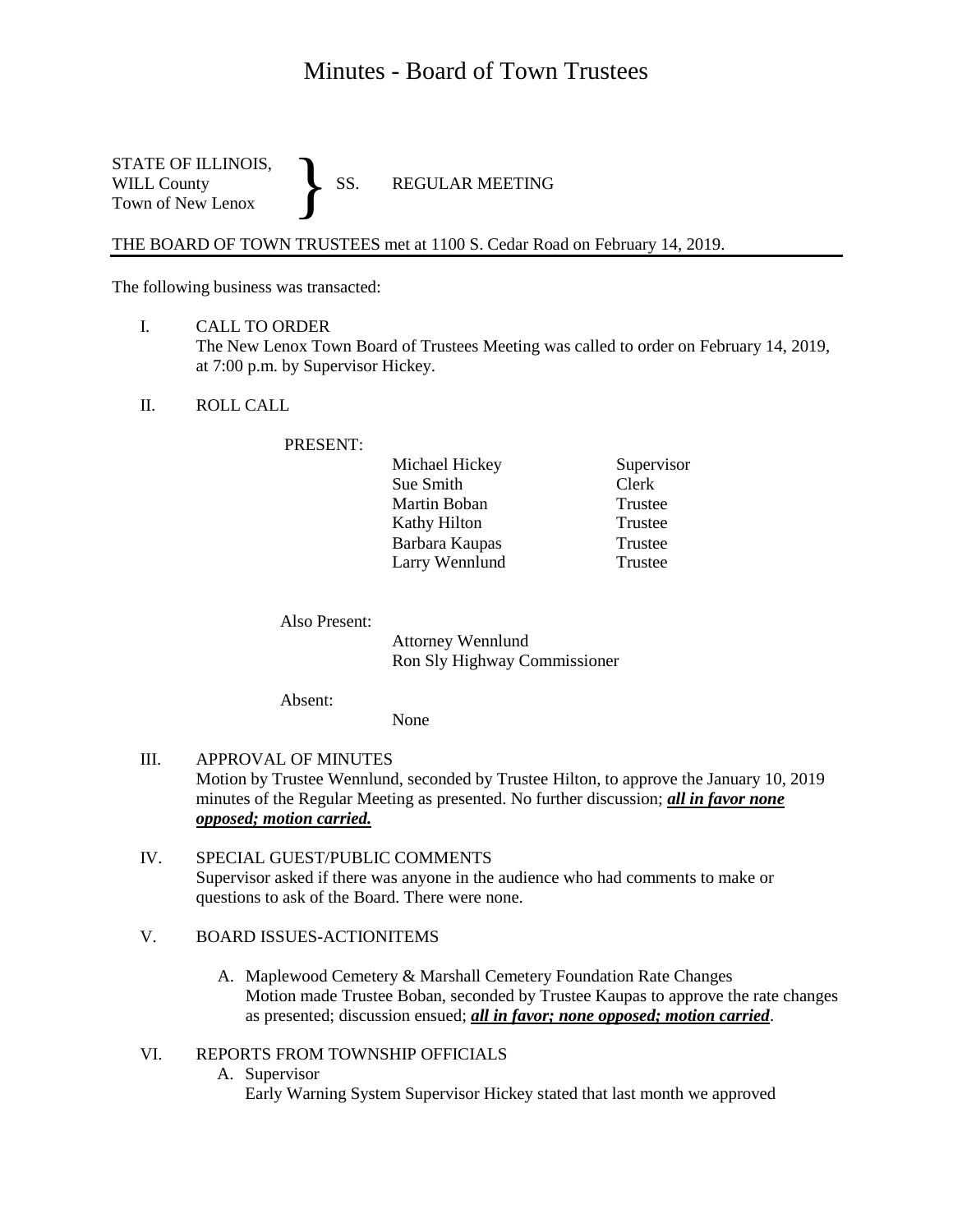the replacement of our Early Warning System, replacing one at a time over the next four years. When they were tested last month the one at Schoolhouse and Rt.30 failed, so the first one has been done.

Supervisor reminded everyone that Economic of Interest Statements are due by May 1<sup>st</sup>. Please watch your emails for notification and respond timely.

Supervisor Hickey shared that he received a letter from our State Representative's Anthony DeLuca stating that a Capital Bill may be coming and asked that we submit our top two priorities. Discussion ensued.

Supervisor Hickey spoke to Dave Meeks about Sentex System at the Senior Housing, currently when people come to the Senior Building, they press a button and it goes to a landline; many residents no longer have landlines. He is researching upgrading to a system that can interact with cell phones.

Supervisor Hickey received a phone call from the company that administers the Fire Department inspection reports. He was notified that we currently don't have a fiveyear inspection of the system; the five-year inspection is a major inspection where they come out take pipes apart and inspect, the inspection can last between 5-8 hours. Our system is inspected yearly; but this major inspection should be done every five years. Discussion ensued; They are scheduled Tuesday to perform the five-year major inspection of our system.

Supervisor Hickey gave everyone an initial copy of the draft budget, there is still some tweaking that will occur before we adopt it, he wanted to give everyone an opportunity to look it over. He also stated they are looking for a van type vehicle for the food pantry to pick up food, rather than the truck they currently use.

- B. Trustees
	- 1. Trustee Boban

Reported the Used Electronic Collection continues to do well with steady use. Clothing/shoes recycling container will be promoted at the May 4th Recycle Day. Trustee Boban stated he has been in contact with Sharefest; they will be accepting latex paint on this one-day event.

This year's event will be from 8:00 a.m. till noon.

Trustee Boban has been in communication with Lincoln-Way West football team; they will provide help for this year's event. He is also working to secure a contract with our electronics vendor.

Trustee Boban shared that the Transition Student program is going well. Trustee Boban also shared; the project of Township Safe Work Practices for the Township Employee's booklet is in its final draft form.

- 2. Trustee Kaupas
- No report
- 3. Trustee Wennlund

Trustee Wennlund reported that the 2019 Newsletter will be going out to 21,505 homes in the Township. The postage is \$3,483.81 which is up from last year however printing cost went down so the increase in postage should be a wash, the cost is near the same as the previous year.

Trustee Wennlund shared an article about Township Government, he is very concerned this proposed legislation could get support. He urged the Trustees to pay attention to this proposed Legislation to abolish Township Government. Trustee Hilton asked if Trustee Wennlund has a picture of every Trustee for the Newsletter.